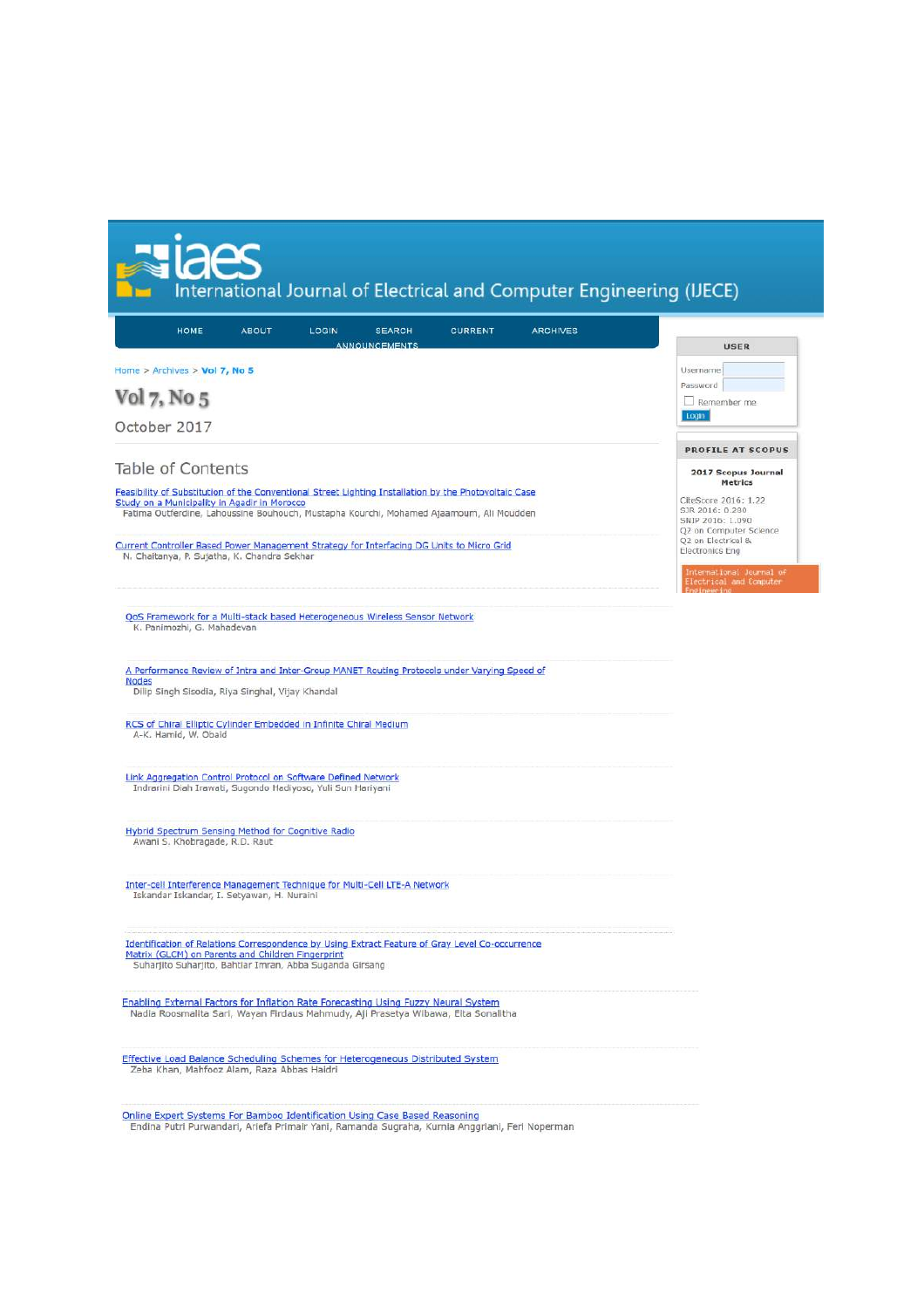# **Link Aggregation Control Protocol on Software Defined Network**

**I. D. Irawati<sup>1</sup> , Y. Sun Hariyani<sup>2</sup> , S. Hadiyoso<sup>3</sup>** Telkom Applied Science School, Telkom University, Indonesia

**Article Info ABSTRACT**  *Article history:* A physical connection of computer network must be made reliably. Breaking

Received Mar 29, 2017 Revised May 31, 2017 Accepted Aug 11, 2017

#### *Keywords:*

Link Aggregation, Redudancy, Ryu controller, SDN,

connection will cause communication between nodes (for example routers, switches, hosts) can be disconnected. One of the solutions is implemention of link aggregation (LA). LA integrates several of physical ports together to make a single logical communication link. Accordingly, there is load sharing traffic among the member port of the group, high-throughput increasing via a single link, and redundancy providing for broken links. We present the implementation of link aggregation using Ryu controller on Software Defined Network (SDN) topology. The results show that the implementation of SDN with OpenvSwitch and Ryu controller can successfully run link aggregation function to solve the problem of link failure.

Traffic *Copyright © 2017 Institute of Advanced Engineering and Science. All rights reserved.*

## *Corresponding Author:*

I. D. Irawati, Telkom Applied Science School, Telkom University, Telekomunikasi Rd. Terusan Buah Batu, Bandung 40257 Indonesia. Email: indrarini@telkomuniversity.ac.id

## **1. INTRODUCTION**

Switch or router over the network [4]. OpenFlow is developed by Open Networking Foundation (ONF) Today, the performance of computer networks is a great concern by the customers. Network performance is influenced by the reliability of the physical network topology. When the physical connection between two nodes is failed, then the packet can not be sent through the link. Otherwise, if a physical connection is a good condition with limited bandwidth, it can cause congestion since several nodes using the link for delivery. This problem can be solved by Link Aggregation (LA). LA is a method that aggregates multiple network connections acts as a single logical interface using software. LA provides redundancy for link failure, for example: if one or more physical interface on a logical aggregate loss, the other physical connection still up and operate. Moreover, LA increases throughput passing through a single link which can reduce bottleneck by allowing packets to be traversed over multiple interfaces. LA is defined in IEEE 802.3ad that allows to group Ethernet interface at the physical layer to form a single link interface, namely Link Aggregation Group (LAG). Link Aggregation Control Protocol (LACP) is a mechanism for changing the port to preserve LAG bundles. LACP provides a dynamic configuration that means the other end can handle link aggregation. In addition, it handles failover automatically when a link failed [1].

Software Defined Network (SDN) is a new architecture for a computer network that separates network control and forwarding functions, which allowing the controller can connect directly programmable. SDN's characteristics are manageable, adaptable, scalable, appropriate for high bandwidth, and dynamic features of recent applications compared to traditional network architecture [2]. Hence, users can assign the logical network topology using software, regardless of underlying network structure [3]. In general, SDN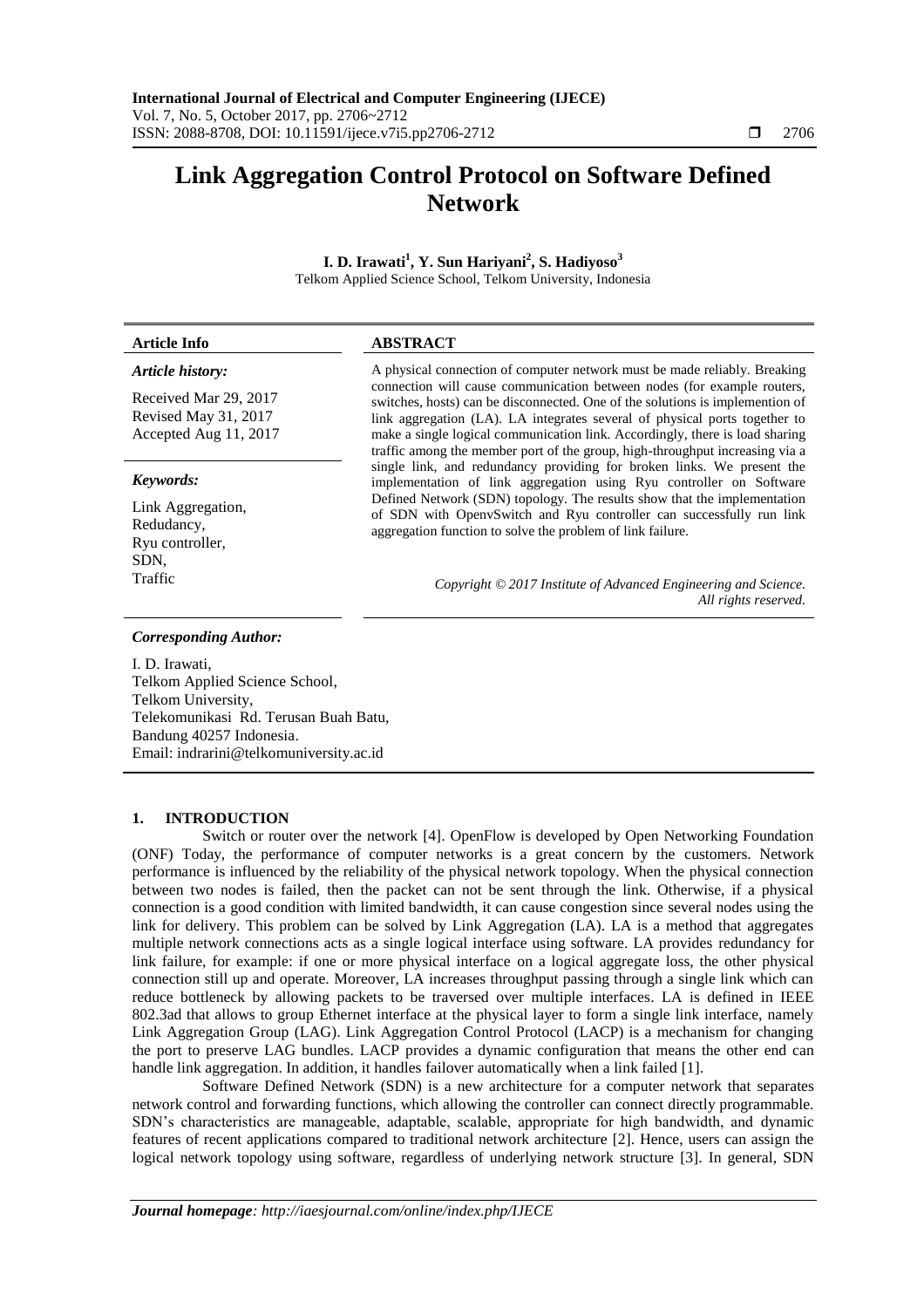associates with OpenFlow protocol as a communication protocol that remote communication to the forwarding plane of a network as an organization that promotes networking through SDN and standardizing the OpenFlow protocol. The OpenFlow architecture consists of OpenFlow controller and OpenFlow Switch. The function of OpenFlow controller manages OpenFlow switch.

Studies on link redundancy on SDN had been done [5]-[7]. For example, M. Steinbacher et al. presented LACP implementation using Floodlight OpenFlow controller [5] and P. Skoldstrom et al. proposed virtual aggregation forwarding model on backbone topology [7]. While I.D. Irawati et al. designed link redundancy for high availability network based on OpenFlow fast-failover for cascade SDN topology.

Other related research in terms of maintaining quality and network performance presented in [8]-[9]. Yahya et.al present Extended Dijkstra's with (edges and nodes weights) parameters to find the shortest server [8]. This algorithm is used for SDN applications. The use of a genetic algorithm load balancer for service recovery on the intercloud network is done by Jena et al. [9].

In this paper, we present the implementation of IEEE 802.3ad dynamic LACP configuration on SDN topology. We apply the LACP between a server and a switch using OpenFlow, i.e., Ryu controller. Ryu manages LACP function to perform failover functionality.

# **2. BASIC THEORY**

### **2.1. SDN Architecture**

Software Defined Network (SDN) is an approach to apply open protocols, such as OpenFlow to implement software control by the edge of the network to access the entire network devices. The architecture of SDN is as shown in Figure 1. It composes by three layers, such as infrastructure layer, control layer, and application layer. An Infrastructure layer represents network device as a switch. Control layer manages both Southern interface and northern interface. The Southern interface is used to control the state of the network. While northern interface provides program applications to configure, supervise, and optimize the service applications [10].



Figure 1. SDN architecture [8]

#### **2.2. Link Aggregation Control Protocol (LACP)**

Link aggregation is a technique noted in IEEE 802.1ax-2008 by David Law for local and metropolitan area network link aggregation standard [11]. And an automatic configuration feature that known as link aggregation control protocol (LACP) is determined in IEEE 802.3ad [1]. LA combines several physical interfaces to be as a logical link that useful for increasing bandwidth between network devices and handling fault tolerance by link redundancy. LA functions are shown in Figure 2 [11].

There are several features of LACP. The maximum quantity of integrated port appropriates with the channels of the device, usually 1 to 8 channels. LACP packets use multicast MAC address 01:80:c2:00:00:02 for sending packets. LACP provides a load-balance mode that identifies the member of links which serve load balancing. LACP mode has two states, i.e., active and passive. Active mode enables LACP unconditionally, while passive mode allows LACP only when an LACP device is detected [12].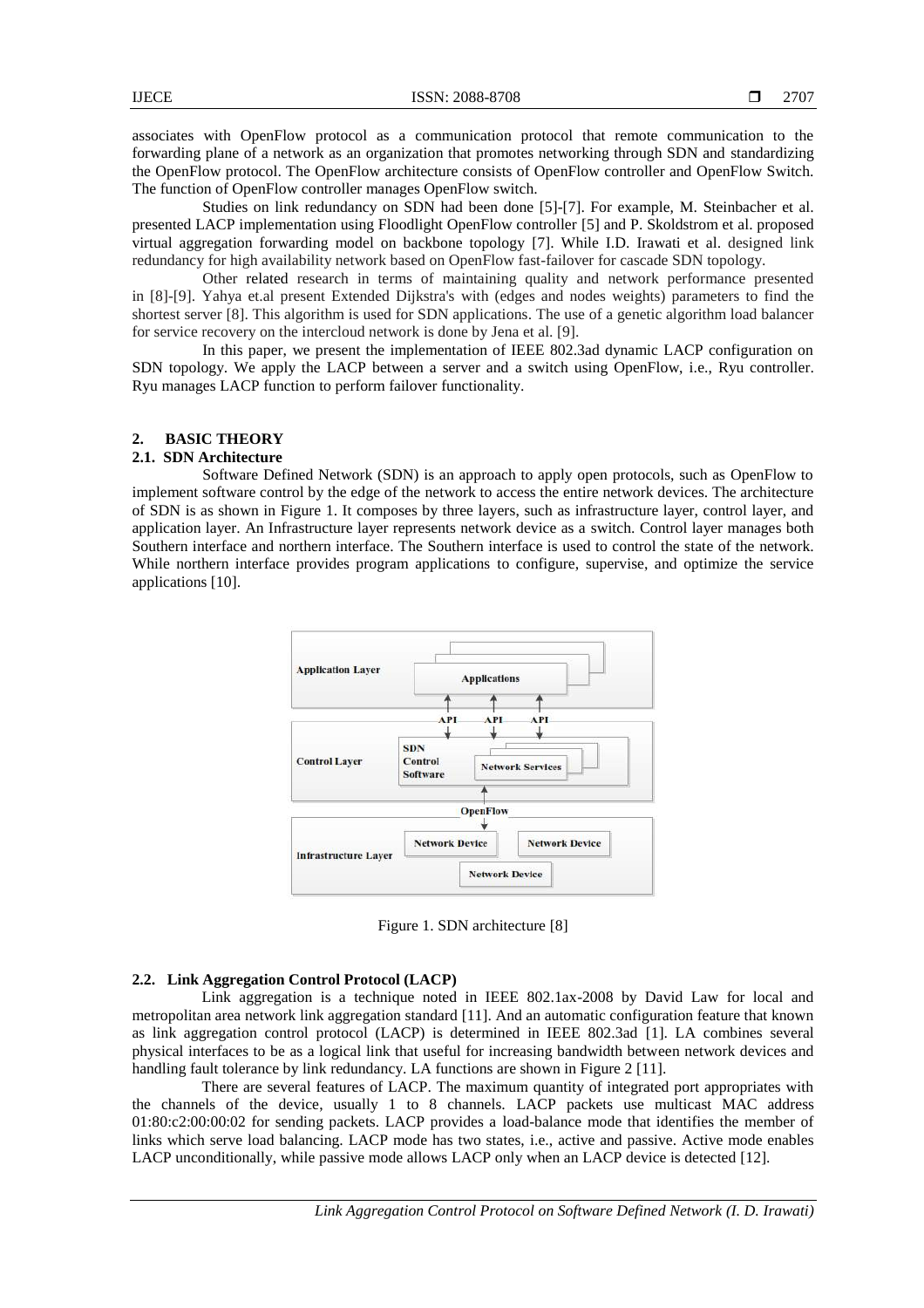

Figure 2. Link aggregation function, (a). Increasing bandwidth, (b). Fault tolerance [12]

# **3. DESIGN AND IMPLEMENTATION**

We design and implement LACP according to the Ryu controller using Python programming language. The topology consists of Controller (C0), Switch (S1), Host 1 (H1) as a server, and Host 2 (H2) as a client that is shown in Figure 3. Host1 configuration is intended to create a server that supports link aggregation capabilities. It is configured by using modprobe bonding mode four that indicates the dynamic LA is performed using LACP. There is two physical link connection between S1 and server H1 via eth0 and eth1 that run LACP function.



Figure 3. Implementation topology

## **4. RESULTS AND ANALYSIS**

The configuration of link aggregation on server H1 is shown in Figure 4. The LACP setup is successful. LACP rate is slow with 30-second intervals.

| x                                                                                                                                                                                                                                                     | "host: h1" | E<br>$\boldsymbol{\times}$ |
|-------------------------------------------------------------------------------------------------------------------------------------------------------------------------------------------------------------------------------------------------------|------------|----------------------------|
| root@benih:"/ha-network/single-node# cat /proc/net/bonding/bond0<br>Ethernet Channel Bonding Driver: v3.7.1 (April 27, 2011)                                                                                                                          |            |                            |
| Bonding Mode: IEEE 802,3ad Dynamic link aggregation<br>Transmit Hash Policy: layer2 (0)<br><b>MII Status: up</b><br>MII Polling Interval (As): 100<br>Up Delay (ms): 0<br>Down Delay (ms): 0                                                          |            |                            |
| 802.3ad info<br>LACP rate: slow<br>Hin links: 0<br>Aggregator selection policy (ad_select): stable<br>Active Asgregator Info:<br>Rogregator ID: 1<br>Number of ports: 2<br>Actor Key: 33<br>Partner Key: 33<br>Partner Nac Address: 22:90:38:53:61:44 |            |                            |
| Slave Interface: h1-eth0<br><b>MII Status: up</b><br>Speed: 10000 Nbps<br>Duplex: full<br>Link Failure Count: 0<br>Permanent HW addr: 00:00:00:00:00:11<br>Aggregator ID: 1<br>Slave queue IB: 0                                                      |            |                            |
| Slave Interface: hi-ethi<br><b>HII Status: up</b><br>Speed: 10000 Mbps<br>Buplex: full<br>Link Failure Count: 0<br>Permanent HW addr: 00:00:00:00:00:21<br>Regresstor ID: 1<br>Slave queue IB: 0                                                      |            |                            |

Figure 4. LA configuration on server H1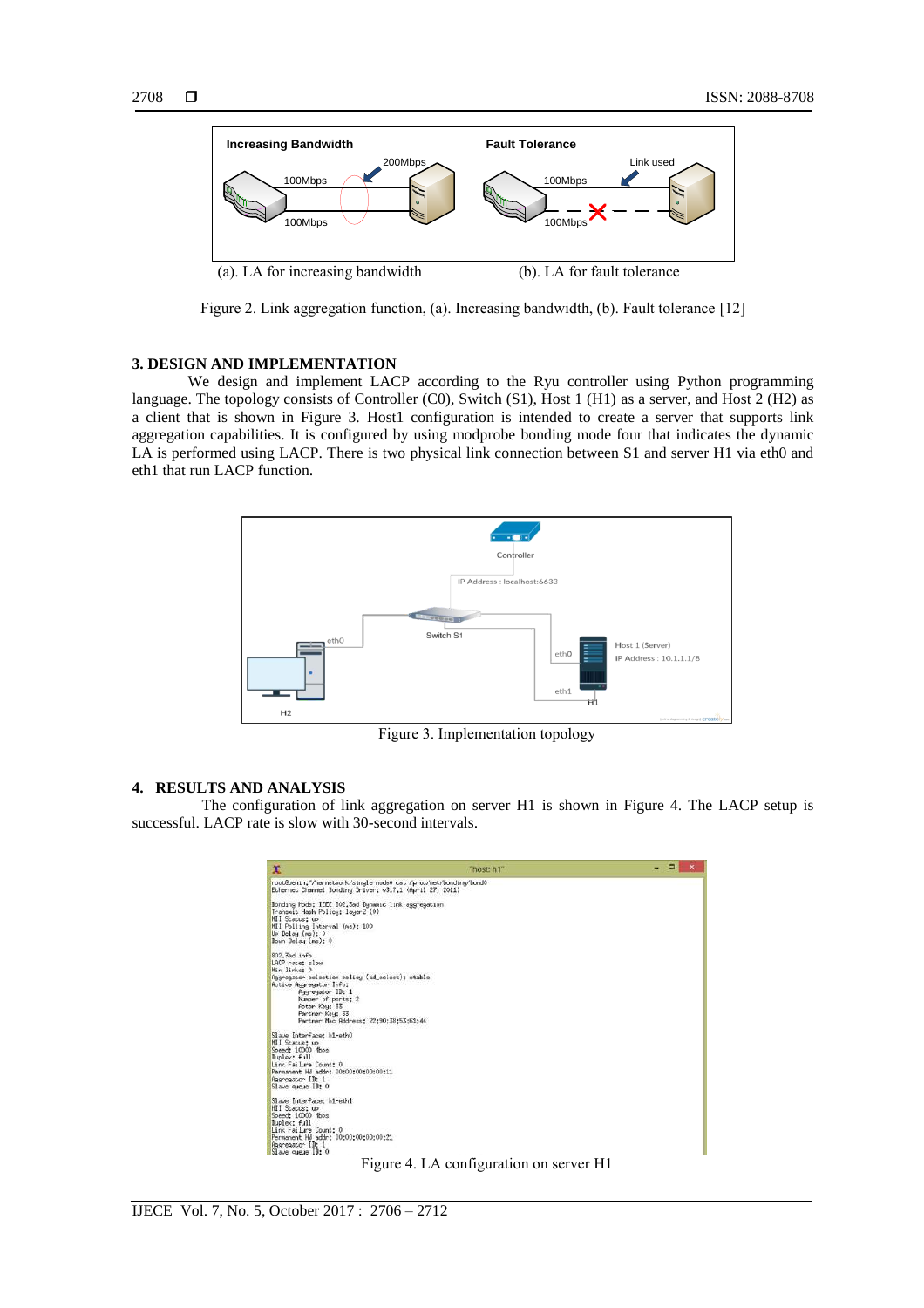H1-eth0 and H2-eth1 act as link aggregation with up status and each link have 10000 Mbps rate.

Ryu controller runs LACP function to perform fault tolerance functionality. SDN Apps operates simple switch lacp 13 that running on OpenFlow 1.3. When server H1 transmits LACP data unit every 30 seconds, the Switch S1 takes in the LACP data unit from server H1. We can see the process that occurs on the controller C0 as shown in Figure 5. LACP received status indicates an LACP data unit was received by the port and LACP sent satus means an LACP data unit was sent by the port. Whereas the slave i/f has just working state represents a change in state from disable to enable. The state of the LACP data unit time has changed denotes that the time for communication monitoring was changed. In this event, the standard state is converted into long timeout periode (0 to 90 seconds).

| x                                                                                                                                                    | "controller: c0" (root)                                                                                                                                                                                                                                                                                                                                                                                                                                                                                                                                                                                                                                                                                                                                                                                                                                                                                                                                                                                                                                                      |  |  |
|------------------------------------------------------------------------------------------------------------------------------------------------------|------------------------------------------------------------------------------------------------------------------------------------------------------------------------------------------------------------------------------------------------------------------------------------------------------------------------------------------------------------------------------------------------------------------------------------------------------------------------------------------------------------------------------------------------------------------------------------------------------------------------------------------------------------------------------------------------------------------------------------------------------------------------------------------------------------------------------------------------------------------------------------------------------------------------------------------------------------------------------------------------------------------------------------------------------------------------------|--|--|
| loading app simple_switch_lacp_13.py<br>loading app ryu.controller.ofp_handler<br>instantiating app None of LacpLib<br>creating context lacplib<br>П | root@benih:~/ha-network/single-node# ryu-manager simple_switch_lacp_13.py<br>instantiating app ryu.controller.ofp_handler of OFPHandler<br>instantiating app simple_switch_lacp_13.py of SimpleSwitchLacp13<br>[LACP][INFO] SM=0000000000000001 PORT=2 LACP received.<br>[LACP][INFO] SM=0000000000000001 PORT=2 the slave i/f has just been up.<br>[LACP][INFO] SW=0000000000000001 PORT=2 the timeout time has changed.<br>[LACP][INFO] SW=000000000000001 PORT=2 LACP sent.<br>slave state changed port: 2 enabled: True<br>[LACP][INFO] SM=0000000000000001 PORT=1 LACP received.<br>[LACP][INFO] SW=0000000000000001 PORT=1 the slave i/f has just been up.<br>[LACP][INFO] SW=0000000000000001 PORT=1 the timeout time has changed.<br>[LACP][INFO] SM=0000000000000001 PORT=1 LACP sent.<br>slave state changed port: 1 enabled: True<br>[LACP][INFO] SM=0000000000000001 PORT=2 LACP received.<br>[LACP][INFO] SM=0000000000000001 PORT=2 LACP sent.<br>[LACP][INFO] SW=0000000000000001 PORT=1 LACP received.<br>[LACP][INFO] SM=0000000000000001 PORT=1 LACP sent. |  |  |

Figure 5. Ryu controller runs LACP

The information of flow entry on S1 is shown in Figure 6. LACP data unit from server H1 is received by the Switch S1. Switch S1 responds by sending LACP data unit. The Switch S1 replays by Packet-In message in case LACP data unit with ethernet type 0x8809 is transmitted from H1-eth0 using the s1-eth1 input port and the MAC address 00:00:00:00:00:11. Moreover, the Switch S1 replays by the Packet-In message in case LACP data unit with ethernet type 0x8809 is transmitted from H1-eth1 using the s1-eth2 input port and the MAC address 00:00:00:00:00:21. The switch ports have been able to perform the LACP functions.

| $\mathbf x$                                                                                                                                                               | "switch: s1" (root)                                                                                                                                                                                                                                                                                                                                                                                                                                                                                                                                                                                                                                                                                                                                                                |  |  |
|---------------------------------------------------------------------------------------------------------------------------------------------------------------------------|------------------------------------------------------------------------------------------------------------------------------------------------------------------------------------------------------------------------------------------------------------------------------------------------------------------------------------------------------------------------------------------------------------------------------------------------------------------------------------------------------------------------------------------------------------------------------------------------------------------------------------------------------------------------------------------------------------------------------------------------------------------------------------|--|--|
| $0$ FPST_FLOW reply $(0F1,3)$ $(xid=0x2)$ :<br>dl tupe=0x8809 actions=CONTROLLER:65509<br>dl tupe=0x8809 actions=CONTROLLER:65509<br>root@benih:"/ha-network/single-node# | root@benih;"/ha-network/single-node# ovs-ofctl -0 openflow13 dump-flows s1<br>cookie=0x0, duration=55.363s, table=0, n_packets=58, n_bytes=5572, priority=1,in_port=1,dl_dst=a6;28;d6;33;23;7c actions=output;3<br>cookie=0x0, duration=55.361s, table=0, n_packets=57, n_bytes=5474, priority=1,in_port=3,dl_dst=00:01:02:03:04:05 actions=output:1<br>cookie=0x0, duration=320.017s, table=0, n_packets=11, n_butes=1364, idle_timeout=90, send_flow_rem_prioritu=65535,in_port=1,dl_src=00:00:00:00:00:11,<br>cookie=0x0, duration=320,021s, table=0, n_packets=11, n_bytes=1364, idle_timeout=90, send_flow_rem priority=65535,in_port=2,dl_src=00;00;00;00;00;00;21,<br>cookie=0x0, duration=337,379s, table=0, n_packets=6, n_butes=472, prioritu=0 actions=CONTROLLER:65535 |  |  |

Figure 6. Switch LACP

*Link Aggregation Control Protocol on Software Defined Network (I. D. Irawati)*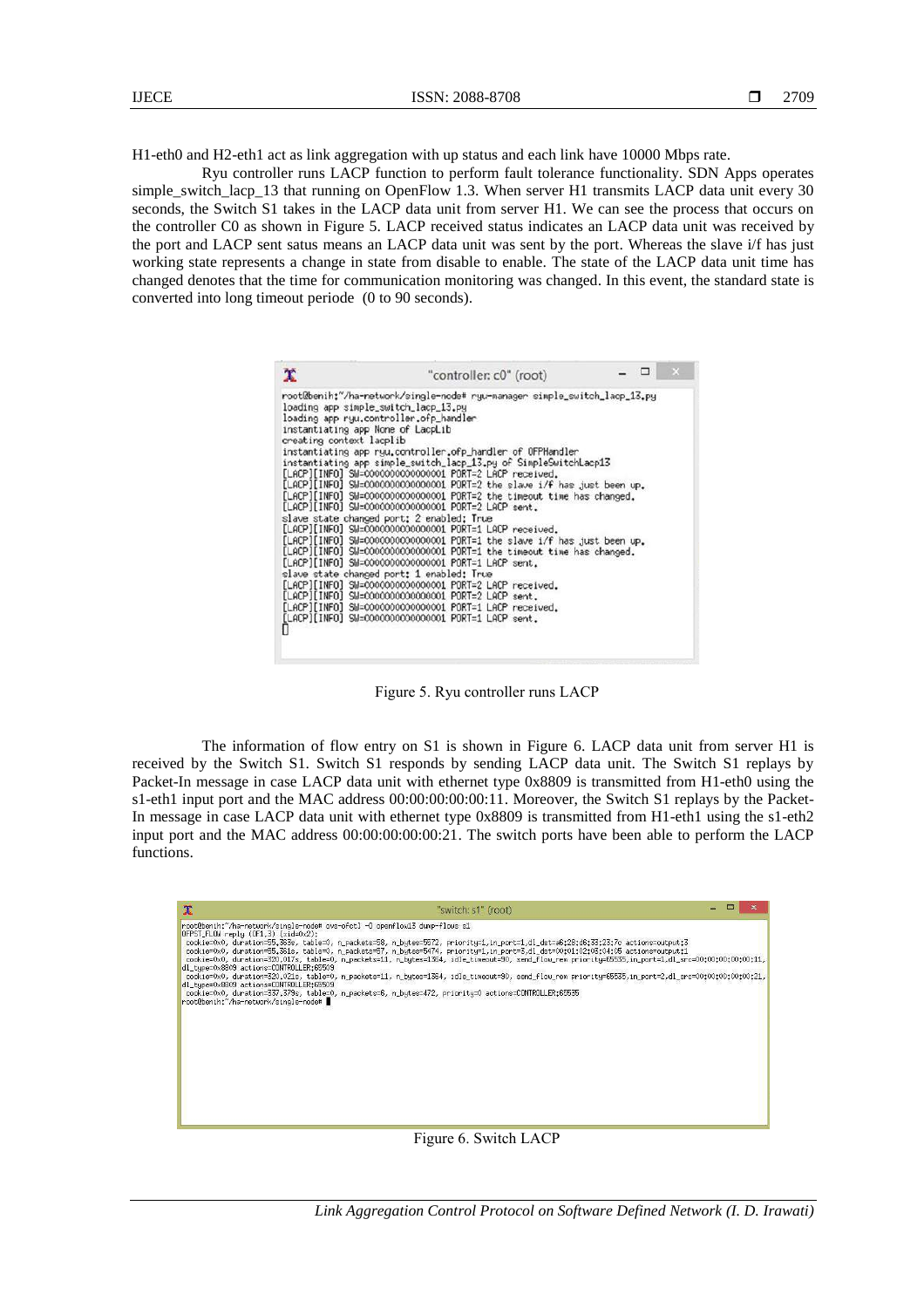In Figure 7, we test the LACP fault tolerance by breaking the link of H1-eth0. We run the command ip link set h1-eth0 nomaster. The state of controller C0 is shown in Figure 8. The state of LACP exchange timeout has occured denotes that there is no communication controlling until elapsed time. In addition, the satus of slave state changed port: 1 enable: False represents that there is a change in handling of data transmission from port 2 to port 1. Then, all listed that contained previous MAC addresses and flow entries will deleted automatically. If the new communication will be recreated, the new flow entries and new MAC addresses are registered again.



Figure 7. Link broken scenario

| [LACP][INFO] SW=0000000000000001 PORT=2 LACP sent.                                                                                                                                                                                                                                                                                                                                                                                                                                                                                                                                                                                                                                                                                                                                                                                                                                                                                                                                                                                                                                                                                                                                                                                                                                         | χ<br>"controller: c0" (root) |  | $\mathsf{x}$ |
|--------------------------------------------------------------------------------------------------------------------------------------------------------------------------------------------------------------------------------------------------------------------------------------------------------------------------------------------------------------------------------------------------------------------------------------------------------------------------------------------------------------------------------------------------------------------------------------------------------------------------------------------------------------------------------------------------------------------------------------------------------------------------------------------------------------------------------------------------------------------------------------------------------------------------------------------------------------------------------------------------------------------------------------------------------------------------------------------------------------------------------------------------------------------------------------------------------------------------------------------------------------------------------------------|------------------------------|--|--------------|
| packet in 1 7a:8d:71:20:a6:48 ff:ff:ff:ff:ff:ff:ff<br>packet in 1 00:01:02:03:04:05 7a:8d:71:20:a6:48 2<br>[LACP][INFO] SW=0000000000000001 PORT=2 LACP received.<br>[LACP][INFO] SW=000000000000001 PORT=2 LACP sent.<br>[LACP][INFO] SW=0000000000000001 PORT=2 LACP received.<br>[LACP][INFO] SW=0000000000000001 PORT=2 LACP sent.<br>packet in 1 7a:8d:71:20:a6:48 ff:ff:ff:ff:ff:ff:ff<br>[LACP][INFO] SW=0000000000000001 PORT=1 LACP exchange timeout has occurred.<br>slave state changed port: 1 enabled: False<br>packet in 1 7a:8d:71:20:a6:48 00:01:02:03:04:05 3<br>The port state changed<br>packet in 1 00:01:02:03:04:05 7a:8d:71:20:a6:48 2<br><i>into false</i><br>packet in 1 7a:8d:71:20:a6:48 00:01:02:03:04:05 3<br>[LACP][INFO] SW=0000000000000001 PORT=2 LACP received.<br>[LACP][INFO] SW=0000000000000001 PORT=2 LACP sent.<br>packet in 1 00:01:02:03:04:05 33:33:00:00:00:16 1<br>packet in 1 00:01:02:03:04:05 33:33:ff:03:04:05 1<br>packet in 1 00:01:02:03:04:05 33:33:00:00:00:01 2<br>[LACP][INFO] SW=0000000000000001 PORT=1 LACP received.<br>[LACP][INFO] SW=0000000000000001 PORT=1 the slave i/f has just been up.<br>[LACP][INFO] SW=0000000000000001 PORT=1 the timeout time has changed.<br>[LACP][INFO] SW=0000000000000001 PORT=1 LACP sent. |                              |  |              |

Figure 8. Ryu controller is shown link break

In Figure 9 is shown the ping state of H1 to S1 connection. Because of broken link on H1-eth0 to S1, ping can not be sent from H1 to S1. The time required for recovery is about 90 seconds. The throughput result is shown in figure 10. The observation is done in 600 seconds. When the event of link failure, the throughput will decrease until 0 Mbps over 90 seconds. The average of throughput in normal condition is about 7413.33 Mbps.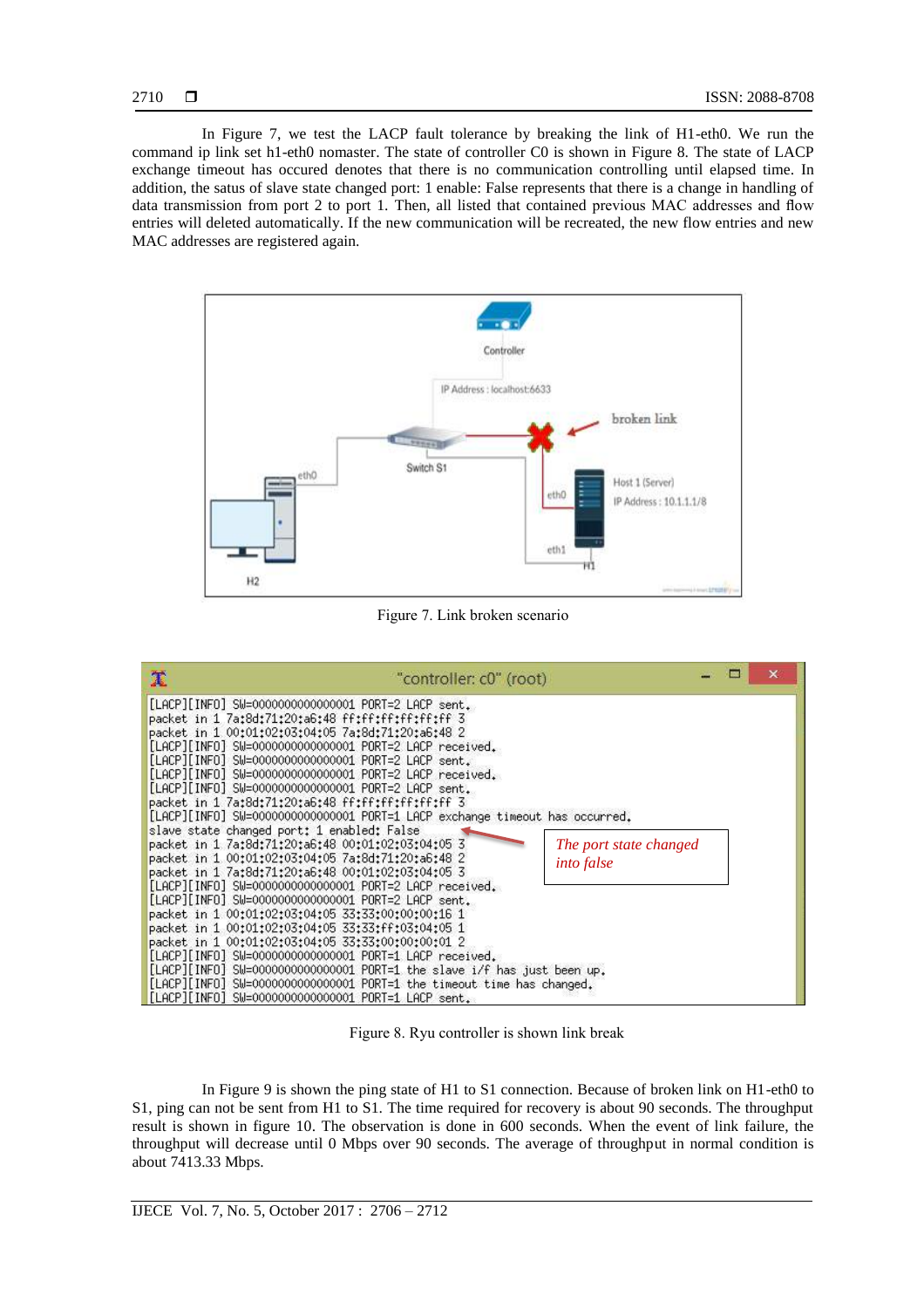|                                                                                                        | *bond0 [Wireshark 1.10.6 (v1.10.6 from master-1.10)]                                                 |  |  |  |
|--------------------------------------------------------------------------------------------------------|------------------------------------------------------------------------------------------------------|--|--|--|
| File Edit View Go Capture Analyze Statistics Telephony Tools Internals Help                            |                                                                                                      |  |  |  |
| <b>ABBX8Q</b>                                                                                          |                                                                                                      |  |  |  |
| Filter:<br>Expression<br>Clear <sup>1</sup><br><b>Save</b><br>Apply                                    |                                                                                                      |  |  |  |
| Destination<br>Time<br>No.<br>Source                                                                   | Info<br>Protoco<br>Lenatl                                                                            |  |  |  |
| 38 18.007851000 10.0.0.1<br>10.0.0.2                                                                   | $d = 0x4a5e$ sec=74/18944 ttl=6<br>98 Echo (ping) reply<br><b>ICMP</b>                               |  |  |  |
| 39 19 008512000 10 0 0 2<br>10.0.0.1                                                                   | 98 E ho (ping) request id 0x4a<br><b>ICNP</b><br>State before link                                   |  |  |  |
| 40 19 008539000 10 0 0 1<br>10.0.0.2                                                                   | $i$ d= $0x4a$<br><b>ICMP</b><br>98 E ho (ping) reply<br>broken                                       |  |  |  |
| 41 20 009293000 10 0 0 2<br>10.0.0.1<br>10002<br>42 20 009332000 10 0 0 1                              | 98 Echo (ping) request 4d=0x4a<br><b>ICMP</b><br>98 Echo (ping) reply<br><b>ICMP</b><br>$ict = 0x4a$ |  |  |  |
| 43 47.014898000 7a: 8d: 71: 20: a Broadcast                                                            | 42 Who has 10.0.0.1? Tell 10.0.0.2<br>ARP                                                            |  |  |  |
| 44 47.014922000 3com 03:04:05 7a:8d:71:20:a6:48                                                        | 42 10 0.0.1 is at 00:01:02:03:04:05<br><b>ARP</b>                                                    |  |  |  |
| 45 73.014050000 7a: 8d: 71: 20: a Broadcast                                                            | 42 Who has 10.0.0.1? T. 11 10.0.0.2<br>recovery<br><b>ARP</b>                                        |  |  |  |
| 46 73.014090000 3com 03:04:05 7a:8d:71:20:a6:48                                                        | 42 10.0.0.1 is at 00:01 02:03:04:05<br><b>ARP</b><br>time                                            |  |  |  |
| 47 99 016683000 7a: 8d: 71: 20: a Broadcast                                                            | 42 Who has 10.0.0.1? Tell 10.0.0.2<br><b>ARP</b>                                                     |  |  |  |
| 48 99.016705000 3com 03:04:05 7a:8d:71:20:a6:48                                                        | ARP<br>42 10.0.0.1 is at 00:01 02:03:04:05                                                           |  |  |  |
| 49 111 01503700 10.0.0.2<br>10.0.0.1                                                                   | <b>ICMP</b><br>98 Egine (pang)<br>The process is                                                     |  |  |  |
| 50 111 01507100 10 0 0 1<br>10.0.0.2                                                                   | ICMP<br>$i$ d=0 $\overline{x}$ 4a<br>98 E ho (ping) reply                                            |  |  |  |
| 51 112.01622600 10.0.0.2<br>10.0.0.1                                                                   | restarted<br><b>ICMP</b><br>$1 = 0 \times 4a$<br>98 Echo <b>Transferred Teams</b>                    |  |  |  |
|                                                                                                        |                                                                                                      |  |  |  |
|                                                                                                        |                                                                                                      |  |  |  |
| 7a 8d 71 20 a6 48 00 01<br>02 03 04 05 08 06 00 01<br>0000                                             | $z$ , q. H., $\ldots$                                                                                |  |  |  |
| 0010<br>08 00 06 04 00 02 00 01<br>02 03 04 05 0a 00 00 01<br>7a 8d 71 20 a6 48 0a 00<br>0020<br>00 02 | $z$ , q. H., $\ldots$                                                                                |  |  |  |
|                                                                                                        |                                                                                                      |  |  |  |
|                                                                                                        |                                                                                                      |  |  |  |
|                                                                                                        |                                                                                                      |  |  |  |
| <b>I</b><br>File: "/tmp/wireshark pcapng bond0 2016<br>(                                               | Packets: 64 Displayed: 64 (100.0%)<br>Profile: Default                                               |  |  |  |
|                                                                                                        |                                                                                                      |  |  |  |

Figure 9. Ping state observation using Wireshark



Figure 10. Throughput observation in link failure period

# **5. CONCLUSION**

We implement link aggregation successfully using Ryu controller on SDN topology. LACP provides fault tolerance in the communication monitoring between nodes in the network. The recovery time is about 90 seconds. This procedure can apply for all connection entire the network. For improving the performance, we can set the input parameter of LACP according to the network requirements.